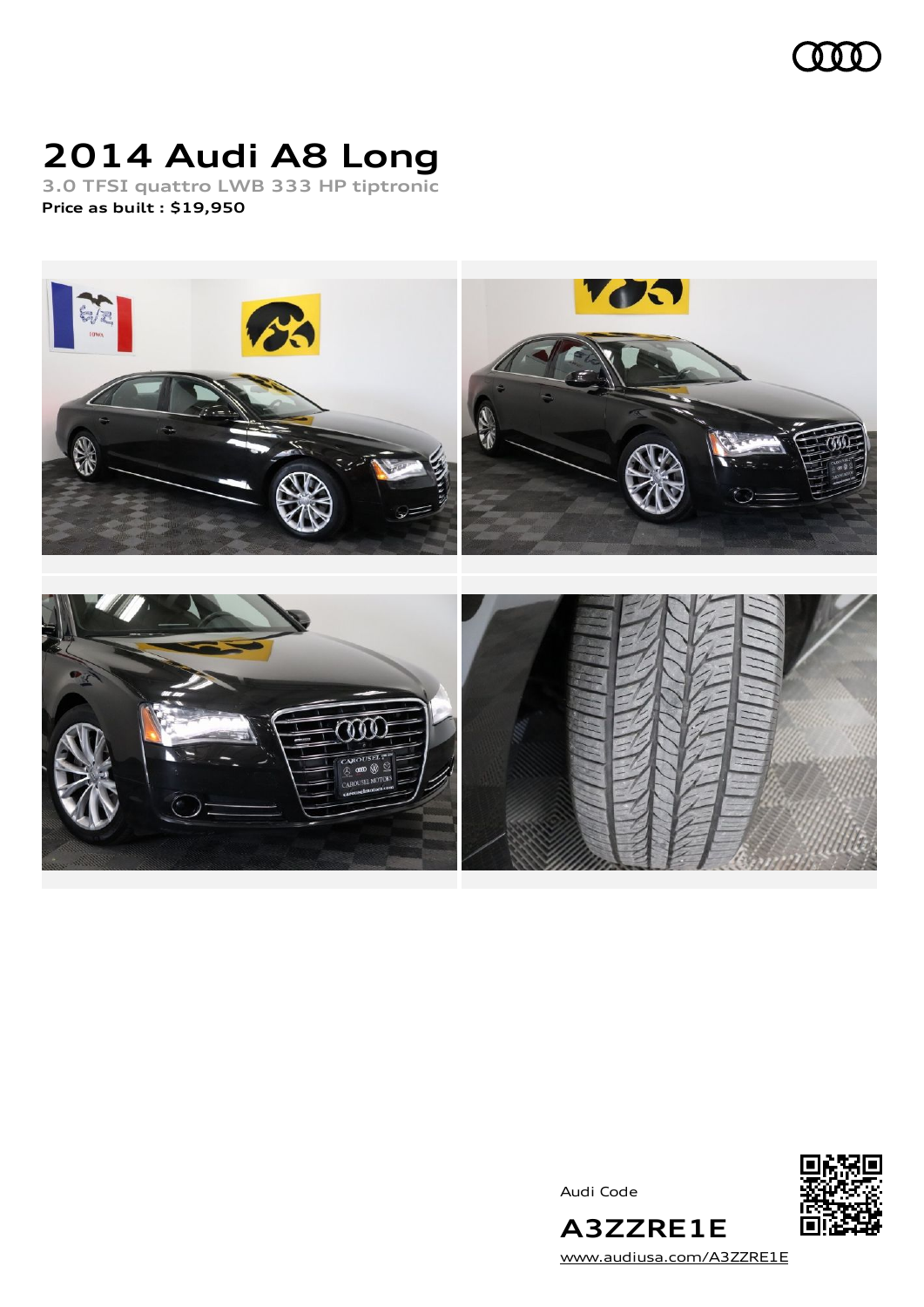## **Summary**

**Audi 2014 Audi A8 Long** 3.0 TFSI quattro LWB 333 HP tiptronic

**Price as buil[t](#page-9-0)** \$19,950

### **Exterior colour**

Havanna Black metallic

#### **Interior colour**

#### **Technical Specifications**

Engine type Six-cylinder Displacement/Bore and 2,995/84.5 x 89.5 cc/mm stroke Max. output  $({1})/{2}$  HP Torque /{1} lb-ft@rpm Top track speed 130 mph mph Acceleration (0 - 60 mph) 5.5 sec. seconds



### **Further Information**

| Type of vehicle | Used car      |
|-----------------|---------------|
| Mileage         | 142,731 miles |
| Warranty        | No            |

#### **Audi Code** A3ZZRE1E

**Your configuration on www.audiusa.com** [www.audiusa.com/A3ZZRE1E](https://www.audiusa.com/A3ZZRE1E)

**Commission number** 68b97a910a0e09a92577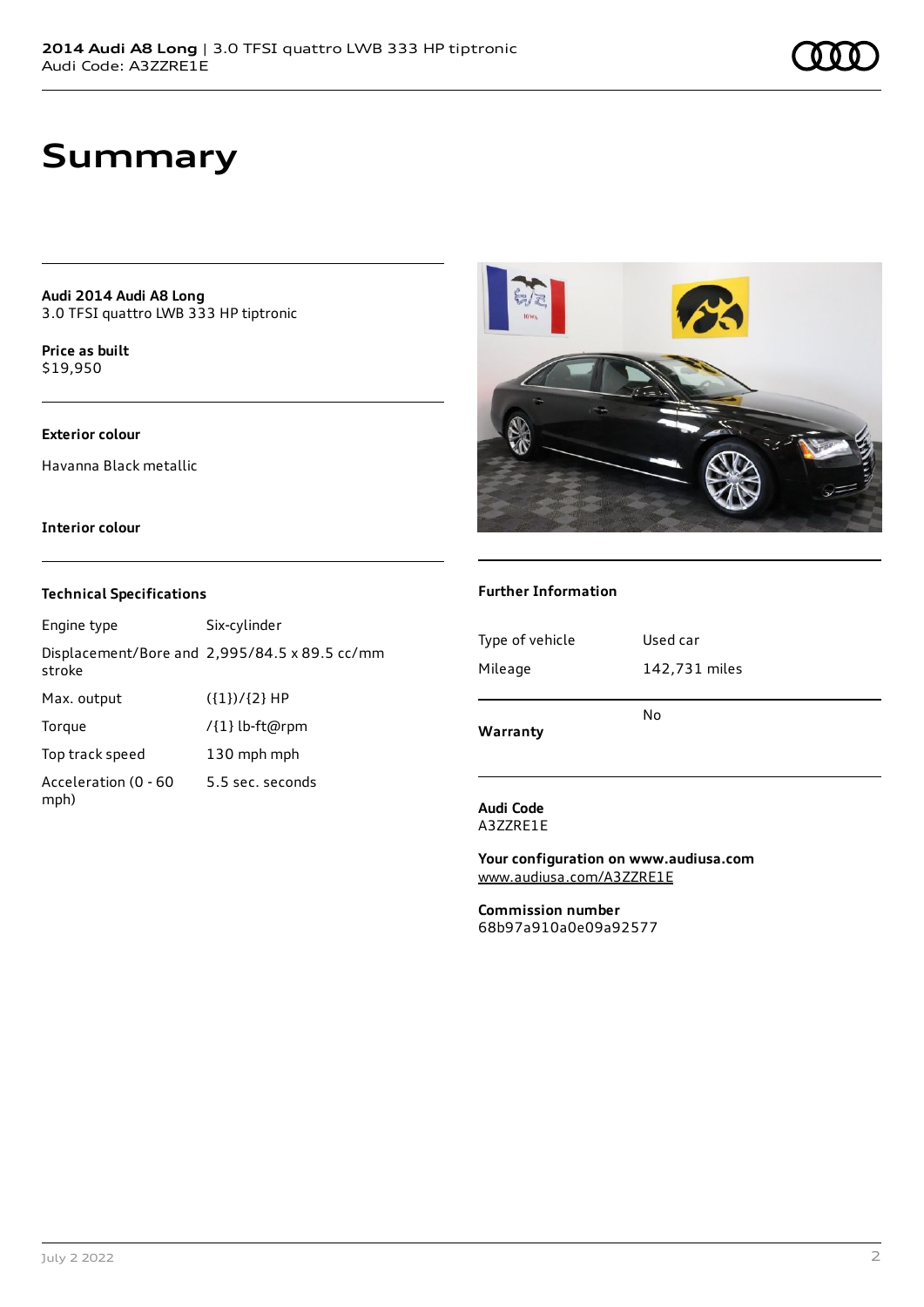# **Equipment**

Havanna Black metallic

Audi adaptive cruise control with stop & go

Full LED headlight technology

Cold Weather package

Black cloth headliner

Heated steering wheel

Ventilated front seats with massage function

Heated rear seats

Audi pre sense plus–includes Audi pre sense rear

Top View Camera System





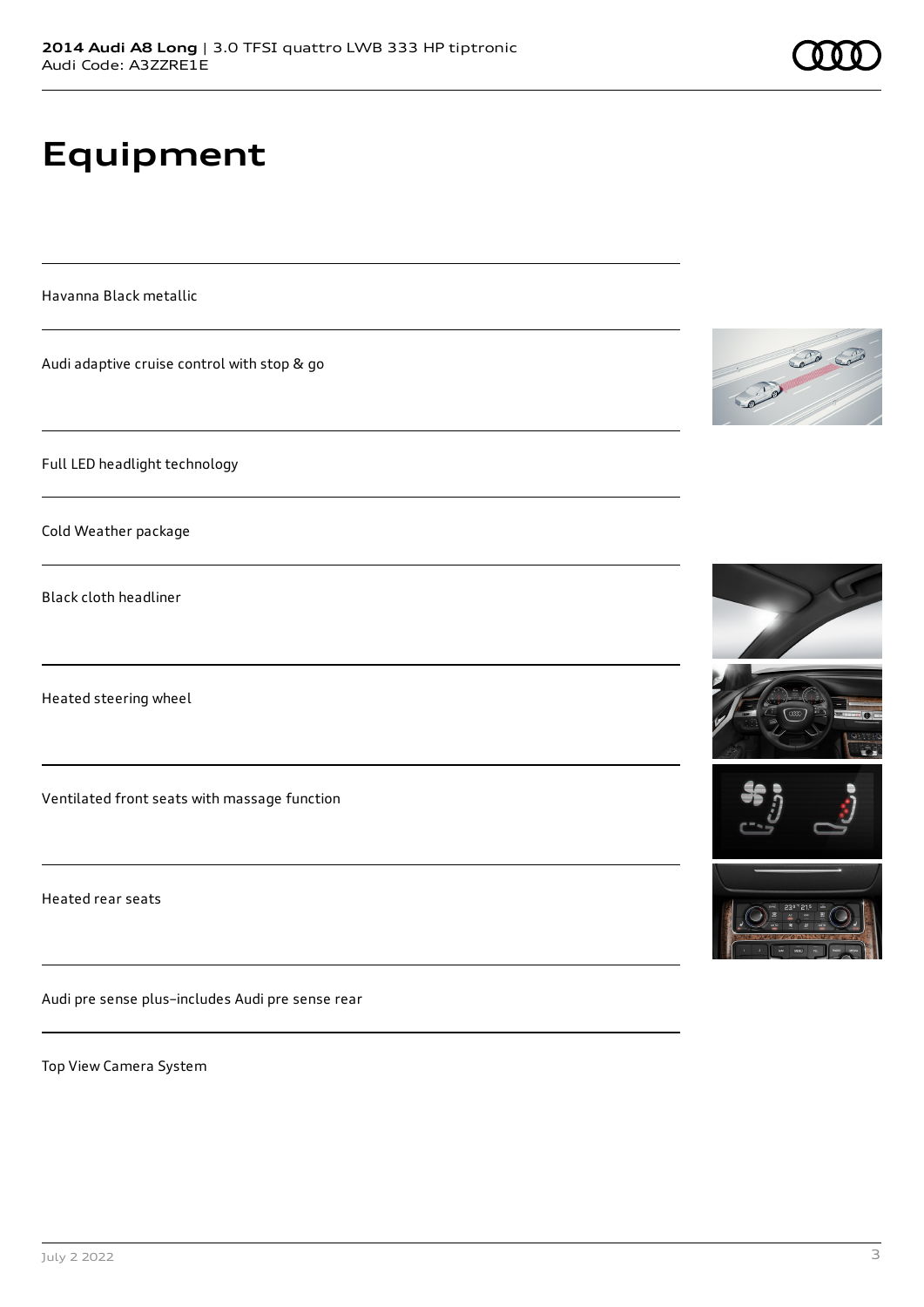## **Standard features**

### **Safety and Security**

| 4UH             | Driver and front passenger dual-stage<br>airbags, thorax side airbags, knee airbags,<br>and Sideguard® head curtain airbags |
|-----------------|-----------------------------------------------------------------------------------------------------------------------------|
| VC <sub>2</sub> | Garage door opener (HomeLink®)                                                                                              |
| 1N3             | Power tilt and telescopic steering column<br>with memory                                                                    |
| 413             | Audi advanced key (keyless access)                                                                                          |
| 3B7             | Child seat anchor according to Canadian<br>requirements and child seat system ISOFIX                                        |

### **Exterior**

| 6XI              | Power-folding, power-adjustable, auto-<br>dimming, heated side mirrors with memory |
|------------------|------------------------------------------------------------------------------------|
| 1 <sub>RK</sub>  | Adaptive Air Suspension                                                            |
| H <sub>2</sub> 3 | All-weather tires 255/45 R19 104H xl<br>(NAR)                                      |
| 4KC              | Side and rear windows in heat-insulating<br>glass                                  |
| CW <sub>3</sub>  | 19" 10-Y-spoke design wheels with 255/45<br>all-season tires                       |

### **Interior**

| 3FE | Sunroof (solar power integration optional)       |
|-----|--------------------------------------------------|
| 9AH | Four-zone automatic climate control              |
| 001 | Interior Lighting package                        |
| 7HB | Extended leather package                         |
| 6E3 | Front center armrest                             |
| 602 | Leather gear knob                                |
| 4E9 | Power trunk open/close and hands-free<br>release |
| 3Y8 | Power rear side sunshades                        |
| N5E | Valetta leather seats                            |

### **Interior**

5MG Brown Walnut Wood inlay

### **Infotainment and Driver Assistance**

| UJ1             | Input medium for multimedia                                                             |
|-----------------|-----------------------------------------------------------------------------------------|
| 7X <sub>2</sub> | Parking system plus (includes front/rear<br>sensors)                                    |
| 8RY             | BOSE <sup>®</sup> Surround Sound system with 14<br>speakers, AudioPilot®, and 630 watts |
| 8DY             | HD Radio <sup>™</sup> Technology                                                        |
| 9ZW             | BLUETOOTH® wireless technology<br>preparation for mobile phone                          |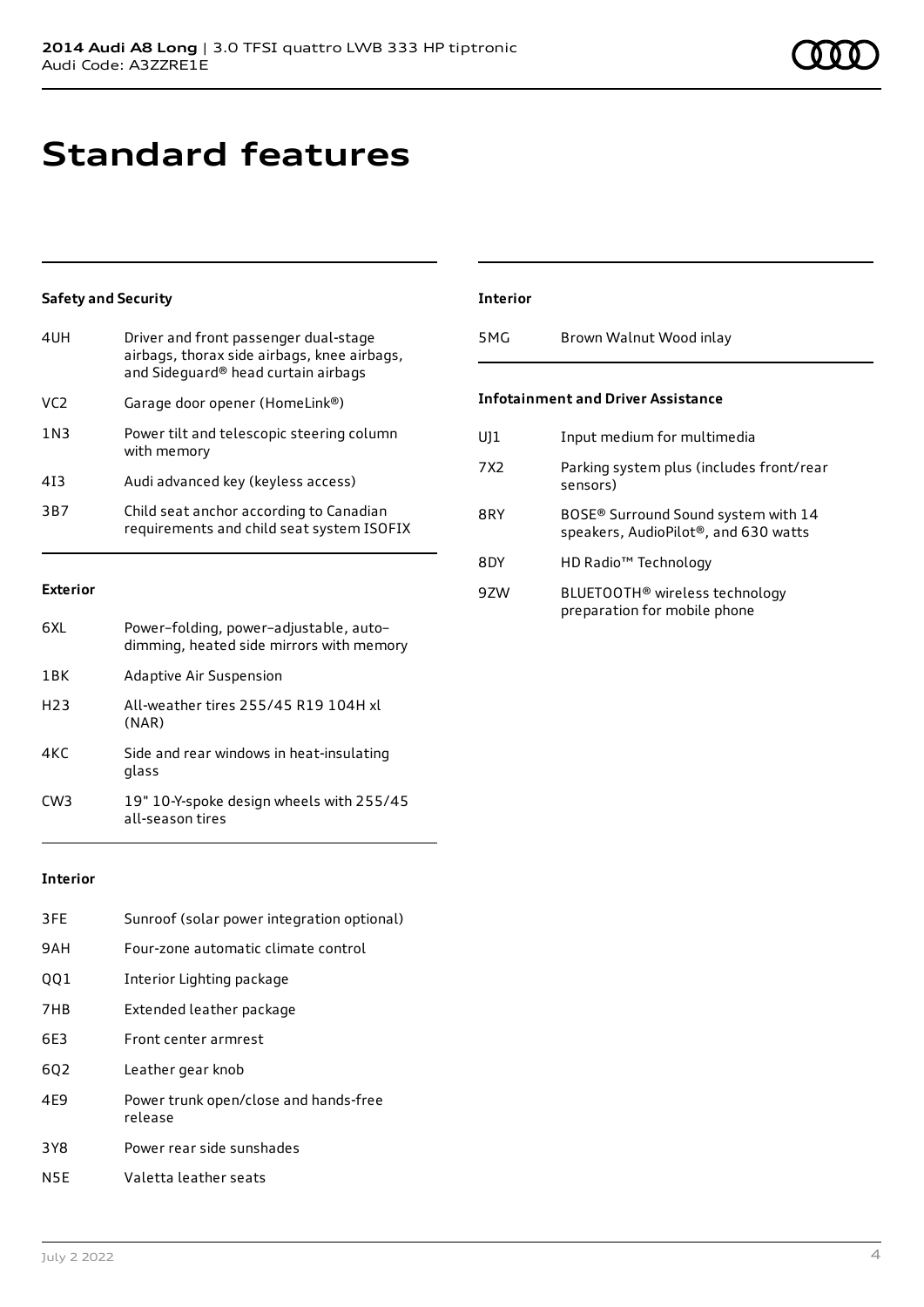## **Dealer remarks**

Havanna Black Metallic 2014 Audi A8 L 3.0T quattro 22-Way Multi-Contour Comfort Seat, Audi Adaptive Cruise Control w/Stop & Go, Audi Lane Assist, Audi Side Assist, Cold Weather Package, Driver Assistance Package, Full LED Headlights, Heated 4-Spoke Steering Wheel w/Shift Paddles, Heated Rear Seats, High-Beam Assistant, Premium Package, Rear Seat Pass-Through w/Ski Bag, Topview Camera System (Front, Rear & Side Views).

Buy with confidence from Iowa's ONLY LOCALLY OWNED and operated Audi retailer. We are committed to your long term satisfaction.

2014 Audi A8 L 3.0T quattro 4D Sedan quattro 3.0L V6 TFSI 8-Speed Automatic with Tiptronic

18/28 City/Highway MPG 18/28 City/Highway MPG

Awards:

\* JD Power Automotive Performance, Execution and Layout (APEAL) Study

Reviews:

\* The 2014 Audi A8 impresses with substance and style rather than glitz and glamour, making it the ideal pick for those who seek a sophisticated flagship sedan without the pretentious image. Source: KBB.com \* The sophisticated and aesthetically-pleasing 2014 Audi A8 L is nothing less than Audi perfection. It may have only one trim, but there are three exemplary V6 or V8 engines to choose for under the hood. Its Singleframe grille, automatic xenon headlights, LED taillights and daytime running lights are unmistakable. Detailed touches accent the sedan such as LED turn indicators, heated windshield wiper nozzles and a headlight washing system. The dual exhaust is accentuated by its power trunk and power soft-closing doors. The A8 L also boasts 333hp and can bring a driver to 60mph in 5.5 seconds flat, thanks to the eight-speed Tiptronic coupled with Audi quattro AWD and ultra lightweight handling. Inside, passengers are cushioned in leather, and those up front experience 18-way power, heated seats with comfort headrests. Riders in the back of the car also enjoy comfortable headrests, and have a clear view of the in-dash DVD player. The sunroof has an optional solar power integration whether utilizing the four-zone climate control or blocking out the sun with power rear side and rear sunshades. In the evenings, passengers are treated to LED ambient lighting while the 14-speaker BOSE surround system with Audi music interface and iPod integration creates a concert venue for driving in luxury. Drivers are also fortunate to depend on MMI Navigation, cruise control, Homelink garage door opener, keyless entry and start, as well as a rear view camera. Not a company to forget the details, the Audi A8 L is also incredibly safe with airbags, anti-theft alarm, tire pressure monitoring, occupant detection, safety belt reminders and lower anchors and tethers for car seats. Source: The Manufacturer Summary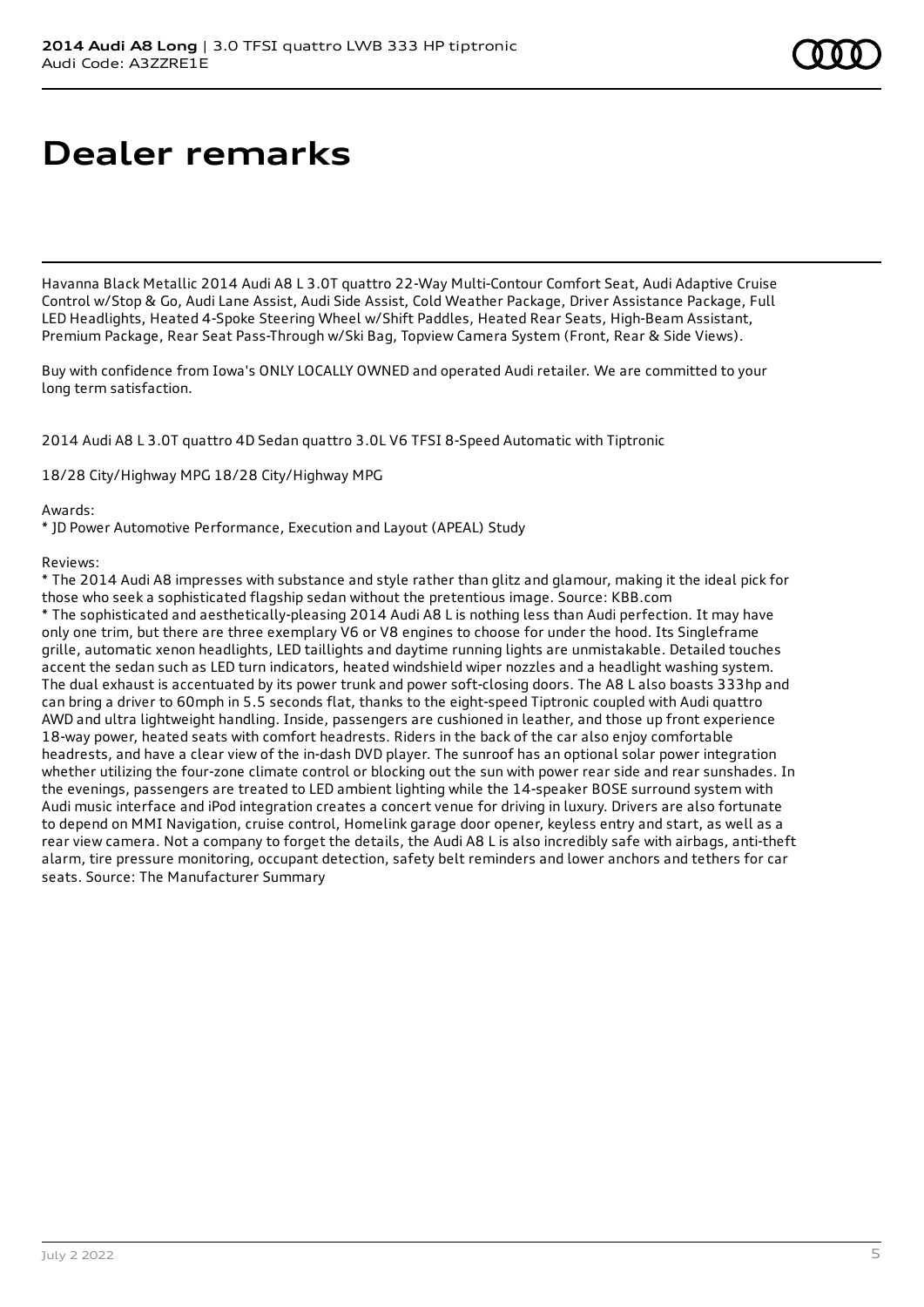## **Technical Specifications**

### **Engineering | Performance**

| Engine type                                | Six-cylinder                                  |
|--------------------------------------------|-----------------------------------------------|
| Acceleration (0 - 60<br>mph)               | 5.5 sec. seconds                              |
| Max. output                                | $({1})/{2}$ HP                                |
| Engine block                               | Aluminum alloy                                |
| Induction/fuel injection Supercharged/FSI® |                                               |
| Cylinder head                              | Aluminum alloy                                |
| Max. output ps/hp                          | 333 @ 5,500 @ rpm                             |
| stroke                                     | Displacement/Bore and 2,995/84.5 x 89.5 cc/mm |
| Top track speed                            | 130 mph mph                                   |
| Torque                                     | /{1} lb-ft@rpm                                |
| Valvetrain                                 | 24-valve DOHC                                 |

#### **Electrical system**

| Alternator | 14 Volts - 190 amp |
|------------|--------------------|
| Battery    | 12 Volts - 92 amp  |

| Gear ratios: 8th         | 0.667   |
|--------------------------|---------|
| Gear ratios: 6th         | 1.000   |
| Gear ratios: Final Drive | 3.204   |
| Gear ratios: 7th         | 0.839   |
| Gear ratios: 4th         | 1.667   |
| Gear ratios: 5th         | 1.285   |
| Gear ratios: 2nd         | 3.143   |
| Gear ratios: 3rd         | 2.106   |
| Gear ratios: Reverse     | 3.317   |
| Gear ratios: 1st         | 4 7 1 4 |

### **Steering**

**Driveline**

| Steering type                              | Servotronic <sup>®</sup> power steering<br>system |
|--------------------------------------------|---------------------------------------------------|
| Turning diameter, curb- 41.7 ft<br>to-curb |                                                   |
| Steering ratio                             | 15.1:1                                            |

#### **Suspension**

| Front axle | Five-link front suspension       |
|------------|----------------------------------|
| Rear axle  | Trapezoidal-link rear suspension |

### **Brake system**

| Front brakes | 14.0 (ventilated disc) in |
|--------------|---------------------------|
| Rear brakes  | 13.0 (ventilated disc) in |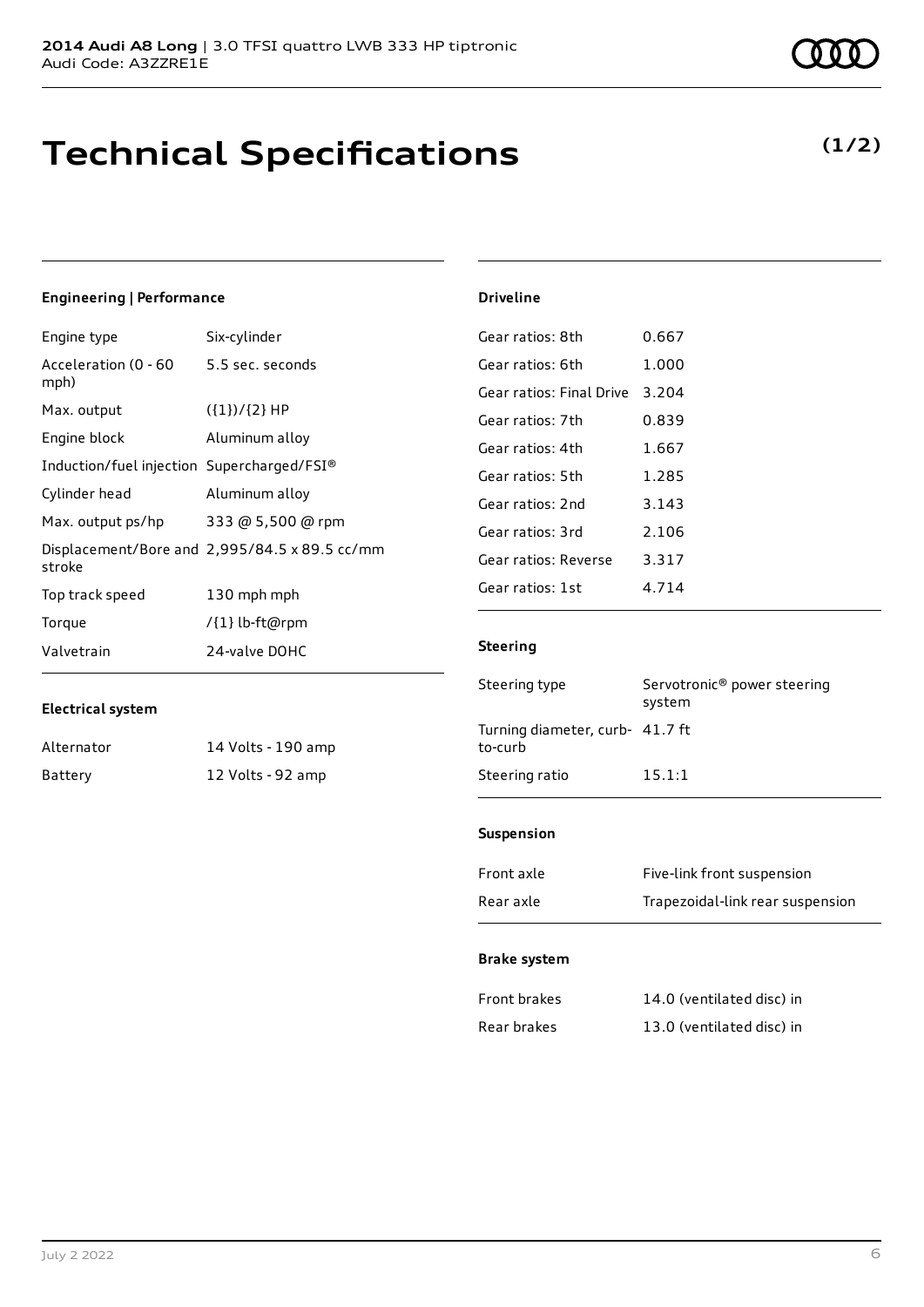# **Technical Specifications**

#### **Body**

| Material                      | Audi ultra® lightweight technology<br>$-$ ASF <sup>®</sup> aluminum construction |
|-------------------------------|----------------------------------------------------------------------------------|
| <b>Warranty   Maintenance</b> |                                                                                  |
| Warranty                      | 4-Year/50,000 mile Audi New<br>Vehicle Limited Warranty                          |

|             | vernete Entired vvarianty                                                                |
|-------------|------------------------------------------------------------------------------------------|
| Maintenance | 12-Month/5.000 mile (whichever<br>occurs first) NO CHARGE first<br>scheduled maintenance |
|             |                                                                                          |

### **Interior measurements**

| Seating capacity                          | 5                 |
|-------------------------------------------|-------------------|
| Shoulder room, rear                       | 57.8 in           |
| Leg room, rear                            | 42.9 in           |
| Shoulder room, front                      | 59.1 in           |
| Head room, rear                           | 39.1 in           |
| Leg room, front                           | 41.4 in           |
| Head room, front                          | 37.2 in           |
| Cargo volume, rear<br>seatbacks up/folded | 13.2 cu ft, cu ft |

### **Exterior Measurements**

| Height                           | 57.9 in  |
|----------------------------------|----------|
| Overall width without<br>mirrors | 76.7 in  |
| Length                           | 207.4 in |
| Wheelbase                        | 122.9 in |
| Drag coefficient                 | .26 Cw   |
| Overall width with<br>mirrors    | 83.1 in  |
| Track rear                       | 64.4 in  |
| Track front                      | 64.7 in  |
| Curb weight                      | 4.464 lb |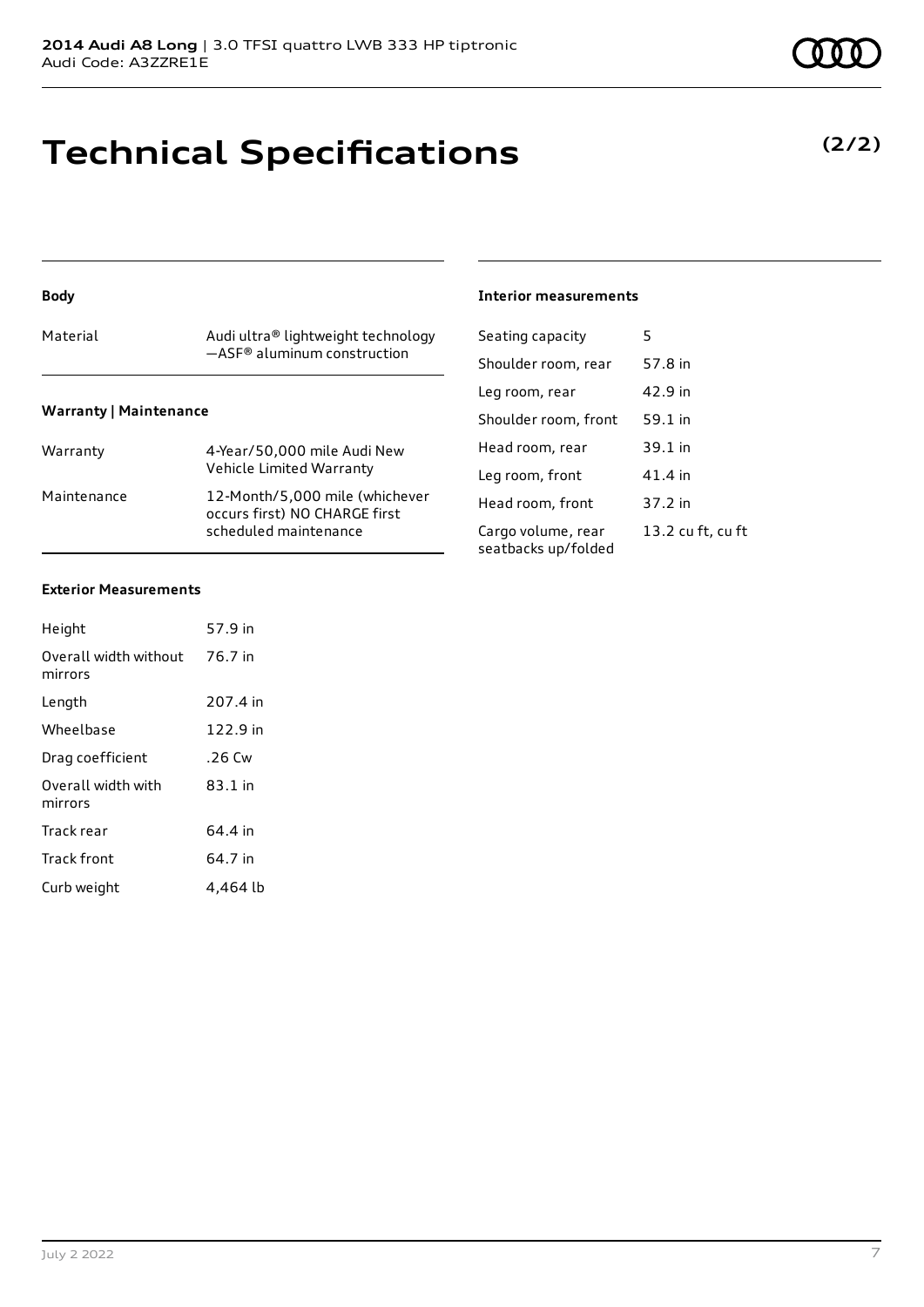### **Consumption- and emission**

**Consumption by NEDC**

combined 21 mpg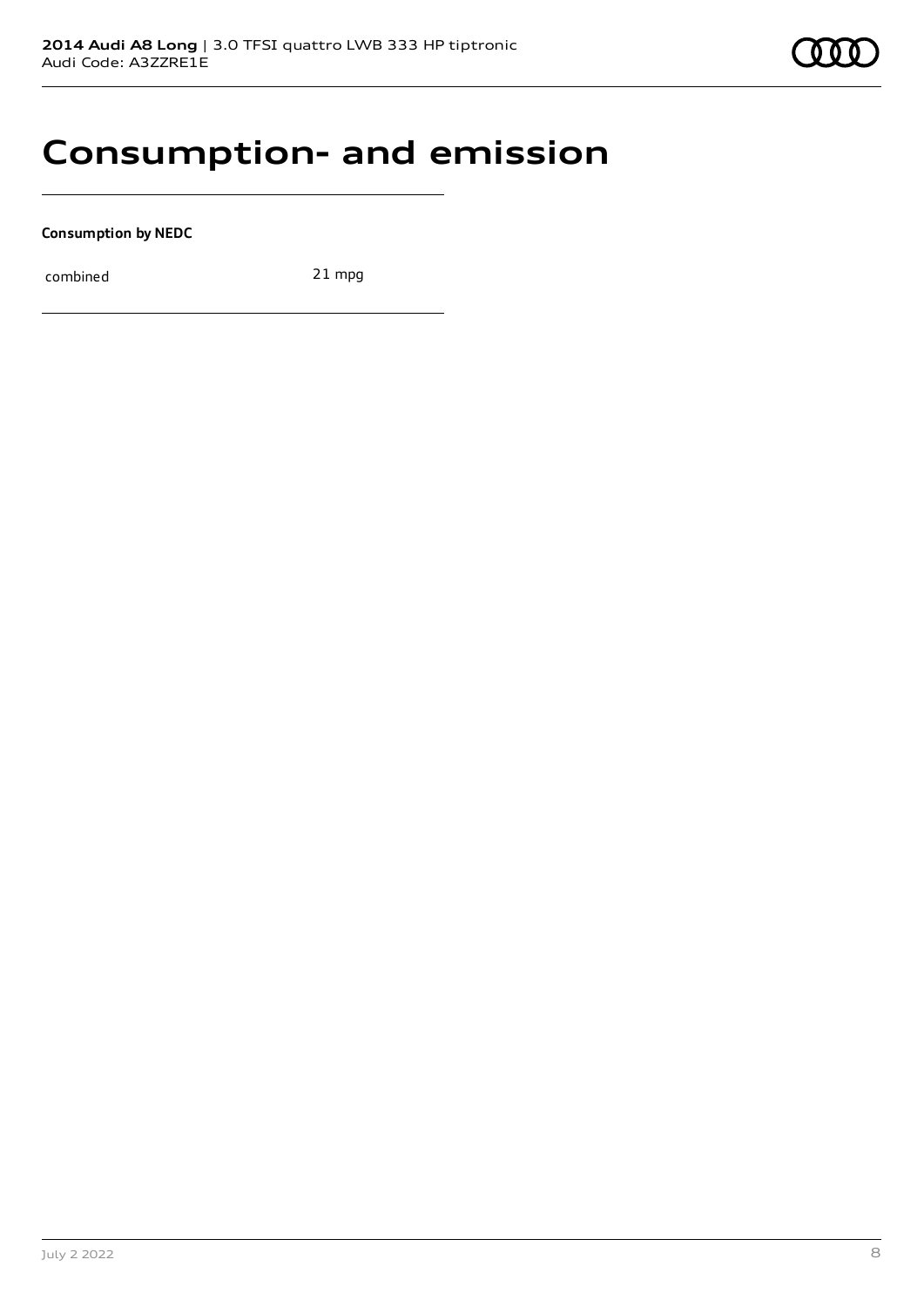

## **Contact**

Dealer **Audi Iowa City**

809 Highway 1 W 52246 Iowa City IA

Phone: +13193542550 FAX: 3193376030

www: [https://www.carouseliowacityaudi.com](https://www.carouseliowacityaudi.com/)